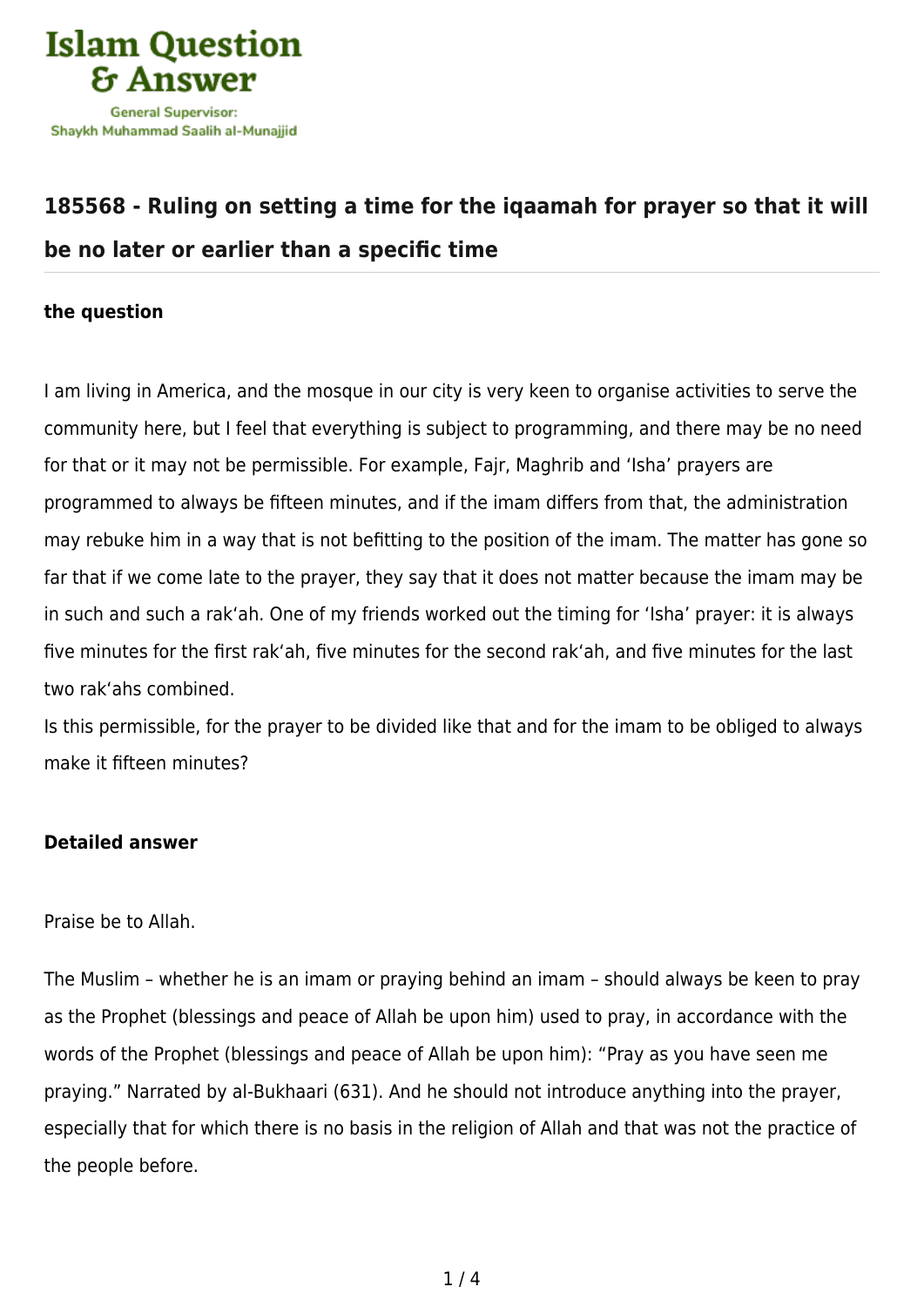

Shaykh al-Islam Ibn Taymiyah (may Allah have mercy on him) said: The best for the imam is to strive to emulate the way in which the Messenger of Allah (blessings and peace of Allah be upon him) used to lead his companions in prayer. In fact this is what is prescribed and is enjoined by the leading scholars… So the imam should usually do what the Prophet (blessings and peace of Allah be upon him) usually did, then if there is an interest to be served by making it longer than that or shorter than that, he may do that, as the Prophet (blessings and peace of Allah be upon him) used to sometimes make the prayer longer or shorter.

# End quote from Majmoo' al-Fataawa (22/315-318)

From what has been mentioned about the prayer in the mosque referred to, there are several things that are contrary to the Sunnah, including the following:

# Firstly:

 Programming every prayer to be at a specific time is undoubtedly contrary to the Prophet's Sunnah; moreover, it is an innovation that was not the practice of the earlier generations and is not known from the imams of guidance and leading Muslim scholars throughout the ages – as far as we know – rather what is known is something other than that.

### Secondly:

Making Fajr prayer equal in length to Maghrib and 'Isha' prayers is contrary to the Sunnah that has been narrated from the Messenger of Allah (blessings and peace of Allah be upon him).

The usual practice of the Prophet (blessings and peace of Allah be upon him) was to make Fajr prayer lengthy, 'Isha' prayer moderate in length and Maghrib prayer brief, as it was narrated by an-Nasaa'i (982) from Sulaymaan ibn Yasaar that Abu Hurayrah said: I have never prayed behind anyone whose prayer more closely resembled that of the Messenger of Allah (blessings and peace of Allah be upon him) than So and so. Sulaymaan said: He used to make the first two rak'ahs of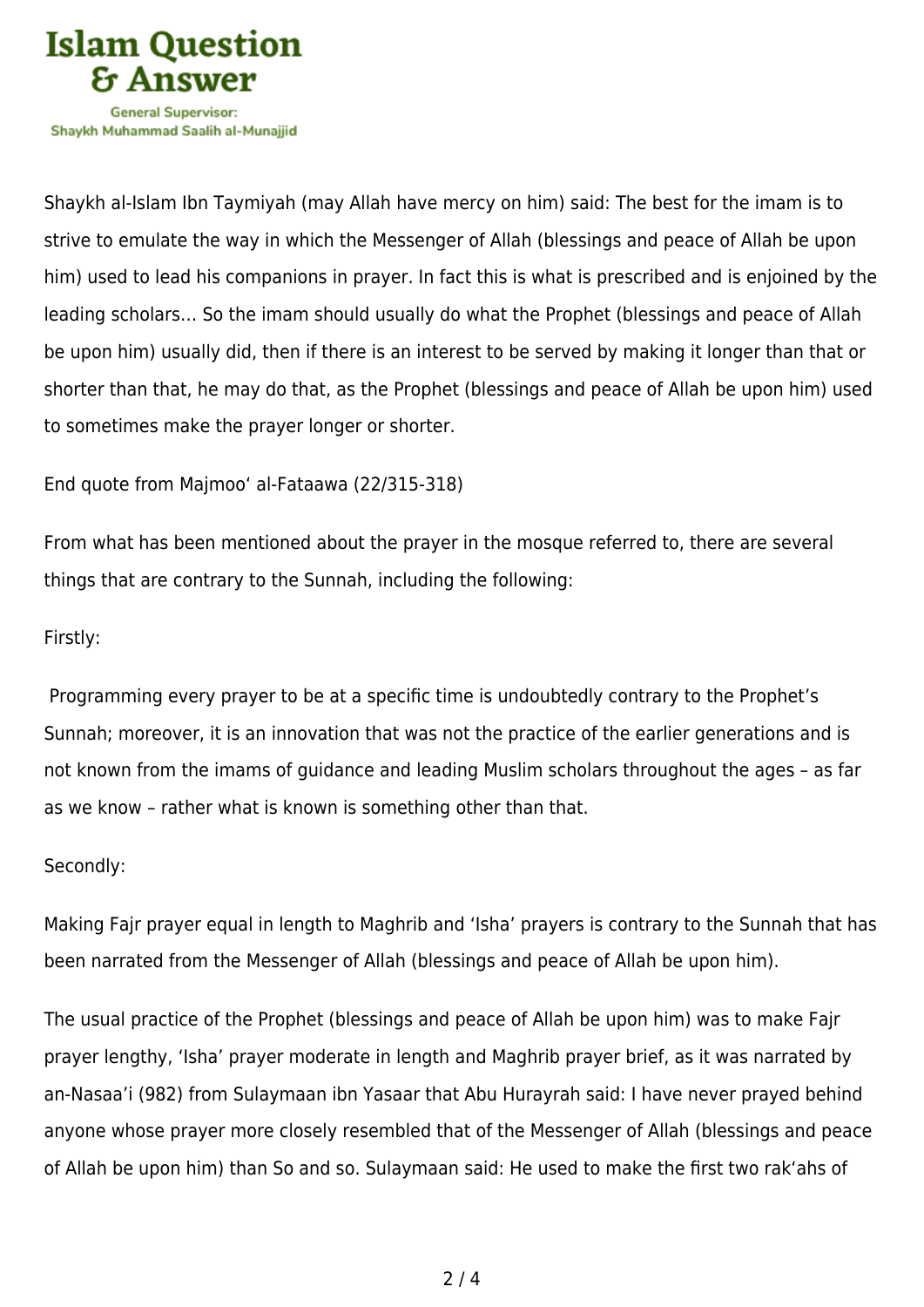

Zuhr lengthy and make the last two brief, he made 'Asr brief, he recited the short soorahs of al-Mufassal in Maghrib, he recited the medium soorahs of al-Mufassal in 'Isha' and he recited the lengthy soorahs of al-Mufassal in Fajr.

Classed as saheeh by al-Albaani in Saheeh an-Nasaa'i. please see also the answer to question no. [162900](https://islamqa.com/en/answers/162900)

# Thirdly:

Making the first rak'ah of 'Isha' or any other prayer the same as the length of the second rak'ah, and defining that in terms of minutes, is also introducing something that is contrary to the Sunnah, because what the Prophet (blessings and peace of Allah be upon him) usually did was to make the first rak'ah longer than any other. Please see the answer to question no. [171060](https://islamqa.com/en/answers/171060).

# Fourthly:

Making the imam persistently perform the prayer in a manner that is contrary to that which is narrated in the Sunnah, and taking him to task if he goes against that is – in addition to going against the Sunnah – is disrespectful towards the one who is leading you in the prayer and obliging him to do something that he is not obliged to do; it is contrary to the status of the act of worship and to what is expected of honouring the one who stands before the worshippers to lead them in prayer, who should be one of the people of the people of the Qur'an or should be the most knowledgeable of the worshippers about the Qur'an. It is turning away from all of that and making it more like purely routine administrative work. So it becomes like a job with rules and regulations that the imam may have to put up with for the sake of what he gets of a salary and a livelihood.

What you should do is advise the administration of the mosque and come to some agreement with them concerning this matter, on the basis of wisdom and kindness, so that the mosque will be paying attention to the Sunnah in the best manner and adhering to it.